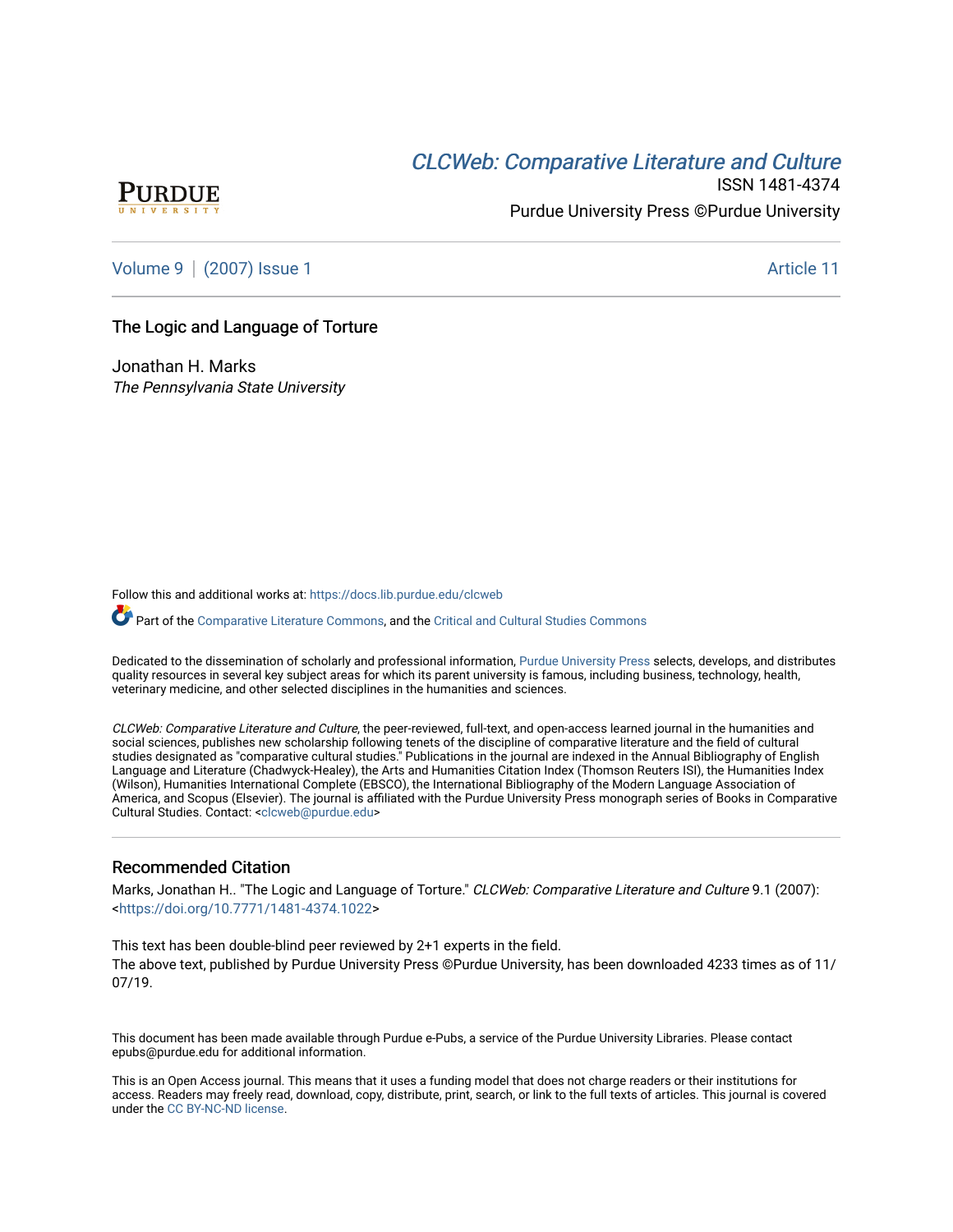**PURDUE** 

UNIVERSITY PRESS <http://www.thepress.purdue.edu>



ISSN 1481-4374 <http://docs.lib.purdue.edu/clcweb> Purdue University Press ©Purdue University

CLCWeb: Comparative Literature and Culture, the peer-reviewed, full-text, and open-access learned journal in the humanities and social sciences, publishes new scholarship following tenets of the discipline of comparative literature and the field of cultural studies designated as "comparative cultural studies." In addition to the publication of articles, the journal publishes review articles of scholarly books and publishes research material in its Library Series. Publications in the journal are indexed in the Annual Bibliography of English Language and Literature (Chadwyck-Healey), the Arts and Humanities Citation Index (Thomson Reuters ISI), the Humanities Index (Wilson), Humanities International Complete (EBSCO), the International Bibliography of the Modern Language Association of America, and Scopus (Elsevier). The journal is affiliated with the Purdue University Press monograph series of Books in Comparative Cultural Studies. Contact: <clcweb@purdue.edu>

#### Volume 9 Issue 1 (March 2007) Article 11 Jonathan H. Marks, "The Logic and Language of Torture" <http://docs.lib.purdue.edu/clcweb/vol9/iss1/11>

Contents of CLCWeb: Comparative Literature and Culture 9.1 (2007) Thematic Issue Representing Humanity in an Age of Terror Edited by Sophia A. McClennen and Henry James Morello <http://docs.lib.purdue.edu/clcweb/vol9/iss1/>

Abstract: In his paper "The Logic and Language of Torture," Jonathan H. Marks explores the tragic temptation of torture in the wake of the 11 September 2001 attacks. Emotive responses to terrorism fueled by ticking bomb scenarios and other narrative constructs caused the U.S. to reconsider torture and the boundaries of permissible interrogation tactics in the aftermath of 9/11. While many in the media and the academy debated the necessity of "interrogational torture," the government decided that something more than moral reconstruction was required. For that reason, it embarked on a campaign of legal exceptionalism. While affirming its commitment to the torture ban, the administration engaged lawyers to define torture as narrowly as possible and to disapply prohibitions on cruel, inhuman, and degrading treatment. These measures led inevitably to the abuse of detainees (many of whom had no intelligence value whatsoever) and -- in some cases -- to their deaths. Recognizing the role that emotion and narrative constructs have played in both moral reconstruction and legal exceptionalism is vital if we are to avoid a repetition of these mistakes in the event of another attack.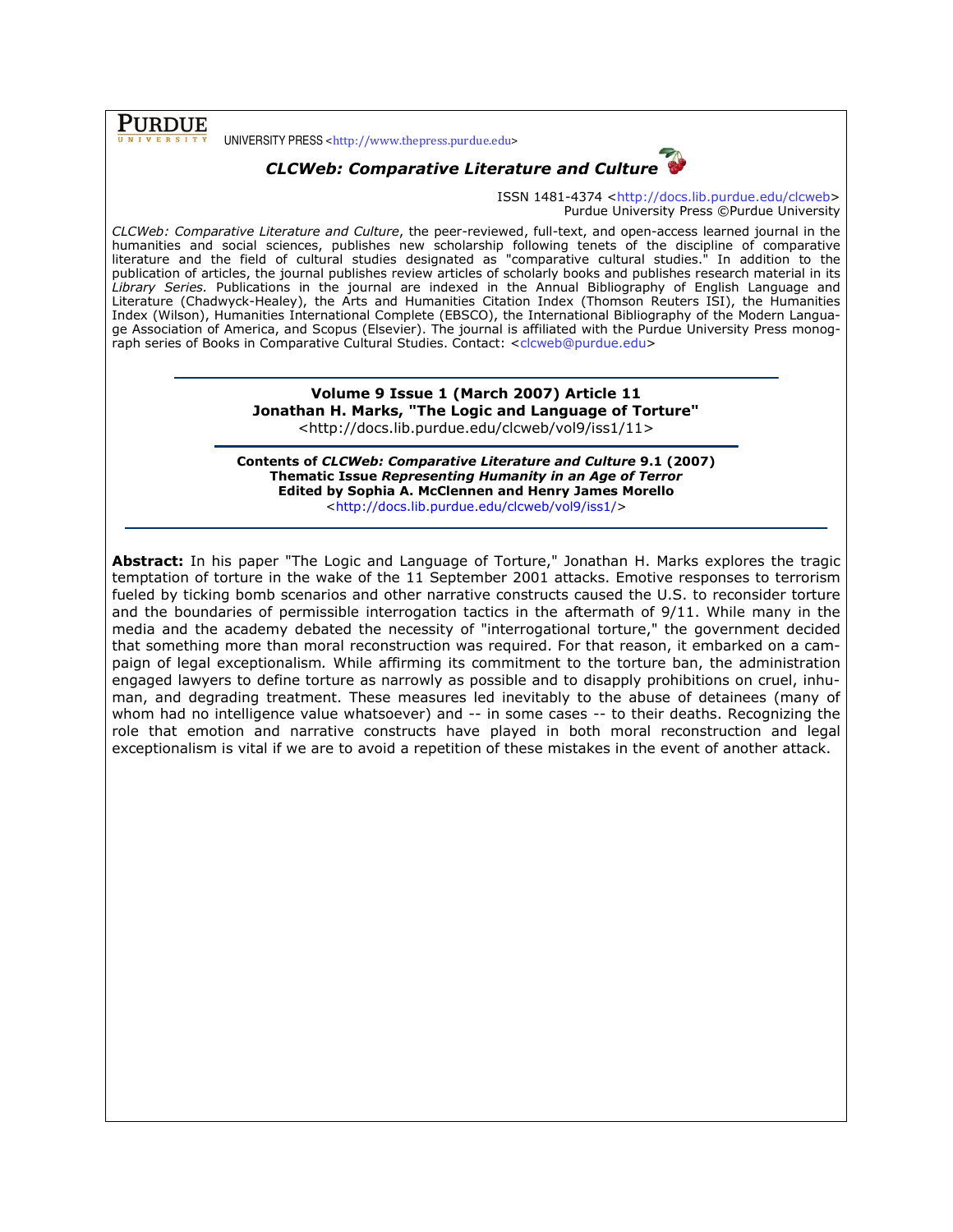### Jonathan H. MARKS

## The Logic and Language of Torture

The road from terror to torture is, alas, well-traveled. Fuelled by narrative constructs that evoke fear and anger, we embark on exercises in moral reconstruction and legal exceptionalism -- rendering permissible (sometimes even mandating) what would otherwise be prohibited and making inevitable what would otherwise be inconceivable. Oliver Wendell Holmes once observed that "most people reason dramatically, not quantitatively" (Myers 56). A century later behavioral economists told us that, most of all, we fear "dread risks" -- uncontrollable low-probability, high-consequence events, such as mass terror attacks (see Slovic 283). The vivid and devastating collapse of the Twin Towers provided evidence in support of both claims. It gave us a "terrorscopic" vision of the world in which we are constantly under threat from Islamic fundamentalism, rebranded "Islamofascism" (on this, see, e.g., Safire; Pollitt) There is no denying that Al Qaeda poses a real threat to the lives of US-Americans (among others). However, we fear calamitous acts of terrorism in the "homeland" more than we fear a plethora of chronic and pedestrian risks, although the latter have (to date) caused many more fatalities than domestic terrorism. At least 18,000 people under the age of 65 die prematurely every year in the United States for lack of health insurance (Institute of Medicine 5); more than 40,000 US-Americans die in road traffic accidents, the leading cause of death for those between three and thirtythree (see Subramanian), and those unfortunate enough to be both uninsured and involved in a car accident have a 37% greater chance of dying than insured victims. We are, however, inured to these quotidian risks, despite the magnitude of the losses they cause, and we focus instead on our dread risks, both real and imagined. This is why, in the months following the attacks on 11 September 2001, many of us took to the roads to make long journeys instead of flying -- a decision that now seems illadvised, given the resulting spike in road traffic fatalities (see Gigerenzer).

 The impact of basic emotions, such as anger or fear, whether evoked by terrorism or other risks, is felt beyond the sphere of individual behavior (see Marks, "What Counts", "The Power"). They undoubtedly shape our policy preferences -- whether we are inside government (on this, see Tenet) or outside it. This was starkly revealed by a study conducted in the months after 9/11 (see Lerner, Gonzalez, Small, Fischhoff). Half the subjects in the study group were conditioned by audio-visual stimuli to feel anger; the other half were primed to feel fear. The fear-conditioned group favored conciliatory and capacity-building responses, such as strengthening ties with Muslim countries and improving public health infrastructure. The anger-conditioned group, on the other hand, preferred poorly-targeted or untargeted punitive responses, such as the mass deportation of foreigners without valid visas -- a measure that, according to one recent estimate, would cost the United States around \$230 billion over a five year period (see Goyle and Jaeger). As I have argued elsewhere, basic emotions such as fear and anger may multiply and become amplified across groups and populations (see Marks, "What Counts" 574-78). Without doubt, this is a complex process, one mediated by social, political and constitutional structures, as well as culture, history and collective memory (or collective amnesia). But it may help explain the results of a survey conducted in 2004 -- after the photos of detainee abuse at Abu Ghraib were first published -- in which almost one quarter of the US-American respondents agreed that it was "too restrictive" to say that governments should never use torture, but said that it would be unacceptable for a foreign government ever to use torture against an American detainee (see Kull, Ramsay, Subias, Weber, Lewis). More than half of respondents described as "convincing" the view that "given what we learned from the 9/11 attacks, we cannot afford to tie our hands by declaring off limits any method for getting information that could be useful in the war on terrorism" (Kull, Ramsay, Subias, Weber, Lewis 7). The survey respondents were clearly suffering from what Timor Kuran has termed "moral dissonance" (Kuran 233), as they grappled with competing moral imperatives. Torture is bad, and must be stopped. Terrorism is bad, and must be stopped. But to stop terrorism, we need torture (provided, of course, that we are not the victims). Or so the reasoning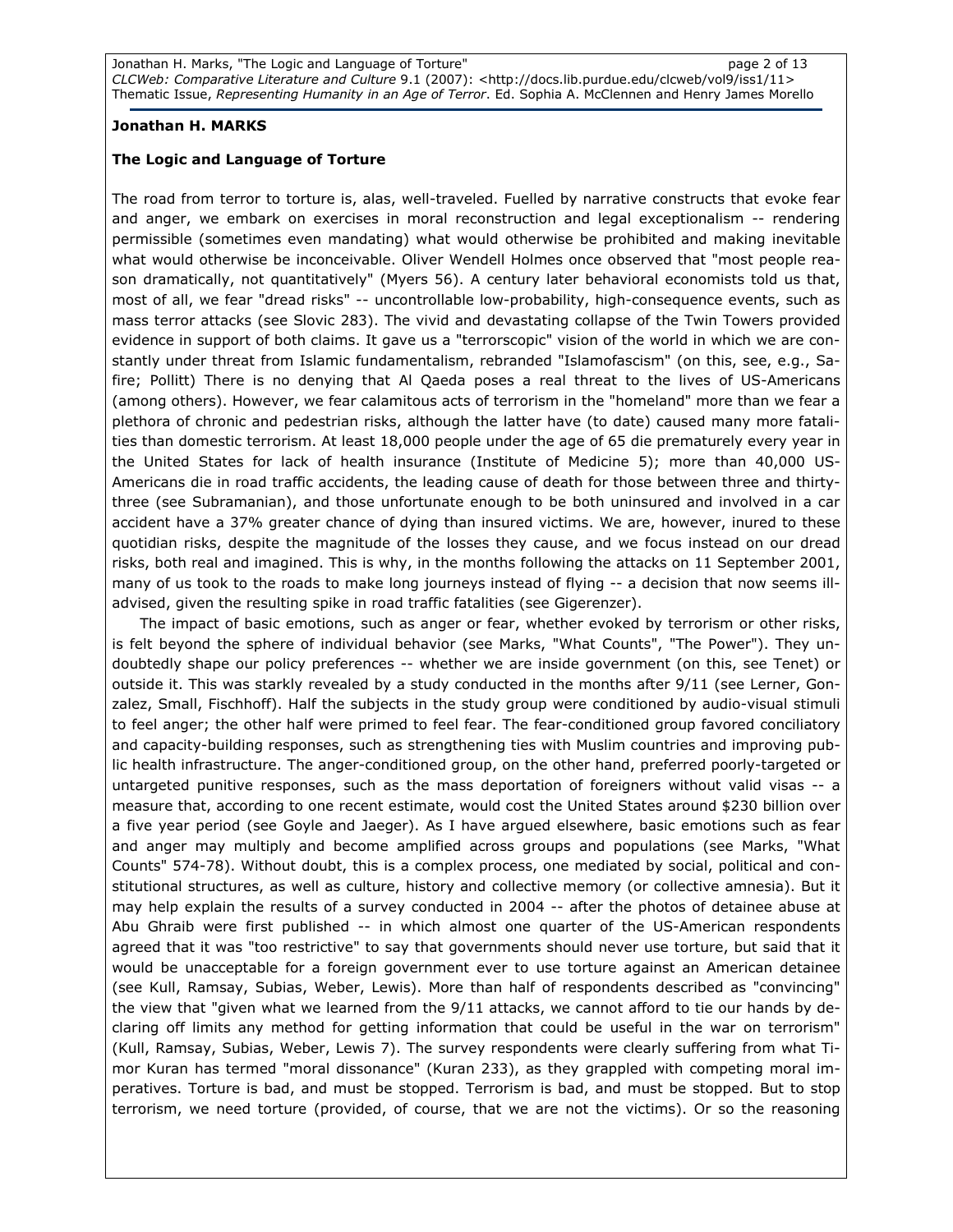Jonathan H. Marks, "The Logic and Language of Torture" example 2 of 13 CLCWeb: Comparative Literature and Culture 9.1 (2007): <http://docs.lib.purdue.edu/clcweb/vol9/iss1/11> Thematic Issue, Representing Humanity in an Age of Terror. Ed. Sophia A. McClennen and Henry James Morello

goes. This type of analysis is not the sole province of survey respondents. It has taken hold of many in the academy too. The political scientist, Michael Gross, framed the issue in a similar way: "Humanitarian law forbids torture and terror. But if torture is necessary to prevent terror, something has to give; one cannot unequivocally condemn both" (Gross 235; emphases in the original). Similarly seduced by the torture imperative -- or by the belief that others presented with it will inevitably succumb -- the Harvard legal scholar, Alan Dershowitz, went further in his analysis and proposed a system of "torture warrants" to be issued by a judge ex ante (Dershowitz 131-65), designed to give a patina of legitimacy to what would otherwise be considered a flagrant violation of fundamental human rights. Although some in the academy have spoken out firmly against torture (see, e.g., Waldron; Luban), many mused on paper about whether the torture ban is sustainable in light of the threat that Al Qaeda terrorism presents (see McKelvey). Slavoj Žižek has been critical of fellow academics and commentators for writing essays that "introduce [torture] as a legitimate topic of debate," arguing that they are "even more dangerous than an explicit endorsement of torture" which would be "too shocking" (103). He notes that the debate tends to legitimize torture and "changes the background of ideological presuppositions and options much more radically than its outright advocacy" (Žižek 104). Although Sanford Levinson, a liberal constitutional lawyer, noted Žižek's critique of the torture debate, it did not discourage him from agonizing about the legitimacy of torture in several articles and a collection of essays which he also edited (see, e.g., Levinson). So what ineluctable force compels ordinarily wellintentioned academics to rend the fabric of their liberal mantle and turn, reluctantly, to a coarser cloth?

It should come as no surprise that, in a world of vivid images, there is a powerful image that fuels the torture imperative. That image is, of course, the "ticking bomb" (Dershowitz 131). It is most vivid in the mind of the beholder -- who tends to locate it, to maximum effect, in the heart of a city in which one's nearest and dearest live. In dramatic representations, the ticking device is often a digital clock - - as in the History Channel's The Dark Art of Interrogation, inspired by Mark Bowden's well-known article of the same title. Sometimes the "device" is an Al Qaeda suicide bomber, primed and waiting for a prearranged time in order to detonate the device (see "Dirty War"). The bombs intended to be the subjects of our fear are sometimes nuclear devices -- in which case, they are truly "The Sum of All Fears." At other times, they are "dirty bombs," munitions that cannot trigger a nuclear explosion, but generate fear by scattering radioactive isotopes over a wide area (see "Dirty War"). The popular Fox television series, 24, regularly presents its hero, CIA operative Jack Bauer, with torture imperatives fueled by imminent explosions and accompanied by extradiegetic music that predictably derives its urgent beat from a ticking sound. In the first five seasons of the show, there were -- by one count -- 67 torture scenes (Mayer, 68). 24 may be fictional, but it clearly has an impact on the real world. In November 2006, U.S. Army Brigadier General Patrick Finnegan, the dean of the United States Military Academy at West Point, flew to Southern California to meet the creators of the series. He came to voice concern that the show's premise -- that fundamental norms must be violated in the interests of national security -- was having a "toxic effect" (Mayer 72). He called for the show to stop or at least change its approach, arguing that it made U.S.-Americans "generally more comfortable and more accepting" of detainee abuse and that it "promoted unethical and illegal behavior and had adversely affected the training and performance of real American soldiers" (Mayer 72-73). In recent years, Hollywood has rarely warned us of the perils of torture. Some cautionary words were voiced by one character in the The Siege (1998) -- a troubled and controversial film that predicts eerily both interagency tensions in the wake of September 11 and the use of nudity as an interrogation tactic. FBI agent Anthony "Hub" Hubbard (played by Denzel Washington) issues a warning to Major General William Devereaux (Bruce Willis) in the presence of CIA operative Elise Kraft (Annette Bening) and a naked detainee who is fearfully muttering Arabic: "if we torture him, General, we do that and everything we have fought, and bled, and died for is over. And they've won. They've already won!" (the warning proves futile; the FBI agent is escorted out of the room, and the detainee is tortured). When he turns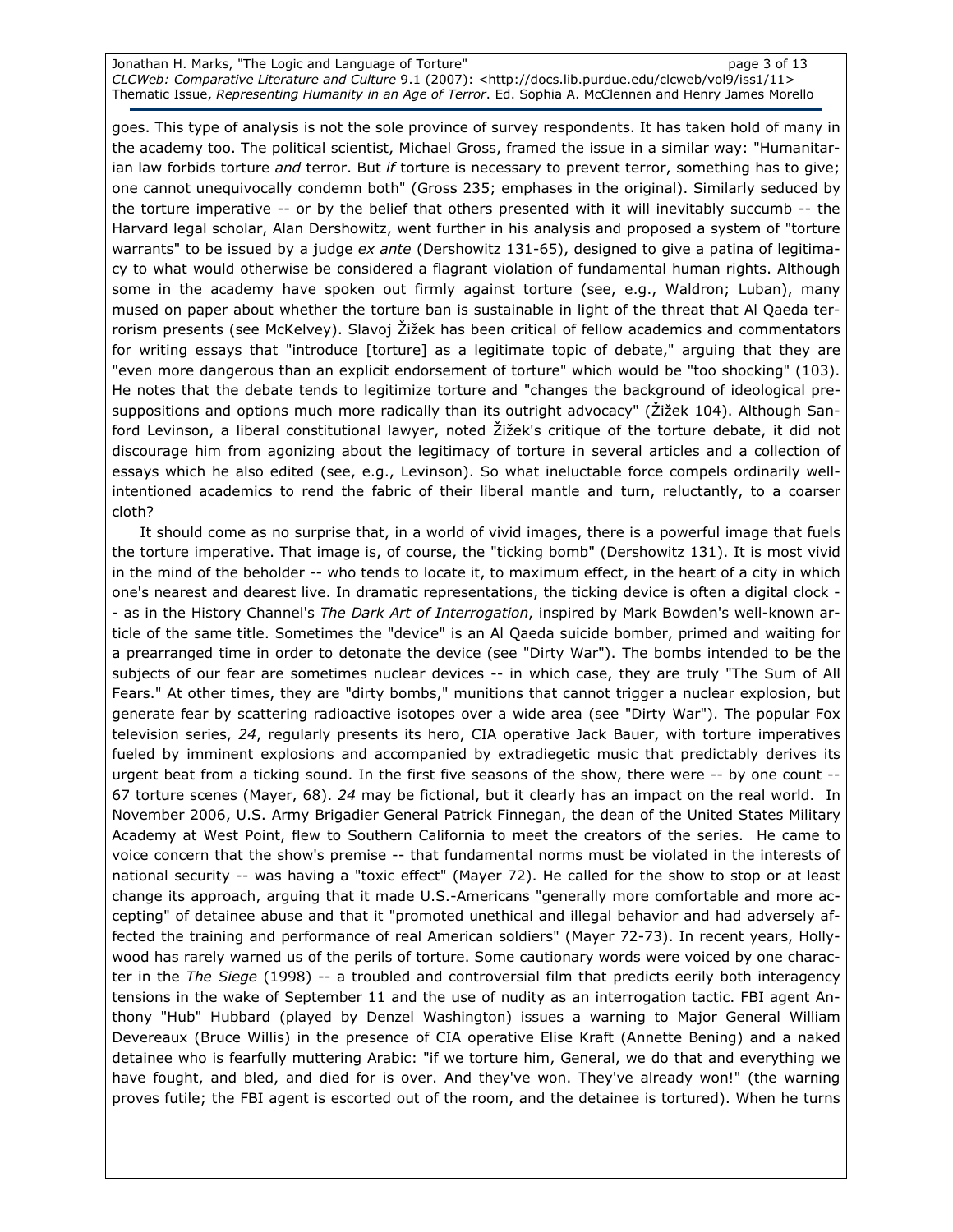out to have no intelligence value, as Hub also predicted, the detainee is subsequently killed in an offscreen summary execution signaled by a gunshot sound. For the greater part, however, ticking bomb dramas invite us to see -- and feel -- the torture imperative. They ask us to understand and forgive interrogational torture, and to distinguish it from torture in which a legitimizing intelligence objective is lacking.

 The success of this enterprise is demonstrated by two recent movie trailers which implicitly acknowledge that it is neither novel nor challenging to extract sympathy with ticking bomb narratives. Recognizing our acclimatization to interrogational torture, they seek to develop a voyeuristic appetite for cruelty that is unmitigated in its gratuity. In Hostel (2005), the trailer promises "a place where all your darkest sickest fantasies are possible, where you can experience anything you desire, where you can torture, punish or kill for a price." The words flash on the screen in short segments, interspersed with images of a man tied to a chair, a display table of dirty surgical instruments, a human toe wedged between the menacing blades of a pair of pliers, and a hand wielding a revving drill. As if our appetites for the pain of others were inexhaustible, the trailer for Saw III features images of whirring saws and the voice of a woman pleading ("Please don't do this"). It ends with a gravelly voiceover: "Suffering. You haven't seen anything yet." These trailers exploit the theatricality on which much real torture depends (on this, see McCoy 76-83) and undoubtedly call for sociological and psychological analysis in their own right. However, I leave this analysis for others; instead, I explore how the ticking bomb has captured the public imagination and inspired a torture-tolerant culture despite two inconvenient truths: that ticking time bomb scenarios are more fictive than real and, even if such a scenario could and did arise, torture would not be the "magic bullet." Since my primary purpose here is to describe the emotive force of ticking bomb scenarios and the means by which we have responded to them, I will not set out an exhaustive argument in support of these two claims—an exercise others have already conducted, in my view, persuasively (see, e.g.; Luban; Buffachi, and Arrigo). However, some powerful evidence in support should be briefly noted.

First, a group of interrogators meeting at Georgetown University in late 2006 acknowledged that in their collective one hundred years of interrogation experience, none of them had ever encountered a true ticking-bomb scenario (see Cordes). Even if such a scenario were to occur (and I will say a little more about the improbability of this below), torture is -- for good reason -- not the response recommended by the experts. If interrogators had a real terrorist conspirator in their custody, he would probably be aware of the limited time until the detonation of the bomb, and he would have at least two options for frustrating his captors. He could either hold out and endure the torture until the explosion occurs, or he could deliberately give false information that would lead the interrogators and their associates astray. If, on the other hand, the interrogators had an innocent person in their custody, he would be likely to say whatever he thought the interrogators wanted to hear in order to bring the pain and suffering to an end. As the British government learned to its cost, coercive interrogation strategies falling short of torture were incredibly successful in procuring false confessions from suspected members of the Irish Republican Army in the 1970s (see Gudjonsson). For this reason, experienced interrogators counsel against torture (see Budiansky). A former chief psychologist of the Naval Criminal Investigation Service, who retired from that post in late 2006, has added his voice to the chorus of experts who advocate that rapport-building interrogation tactics be deployed against Al Qaeda suspects, even in alleged ticking bomb scenarios (see Gelles, McFadden, Borum, Vossekuil). Despite these views and the professional expertise that informs them, ticking-bomb scenarios continue to fuel public support for torture as a necessary evil. This is because they have a dramatic impact and, consequently, an emotive force that overwhelms reasoned objections to the use of torture.

 Ticking-bomb tales are usually propelled, either explicitly or implicitly, by an omniscient narrator and, in Hollywood productions, dramatic tension is most acute when the audience shares the narrator's knowledge but those on the trail of the terrorists do not. These fictions slip surreptitiously into the real world at the hands of advocates of so-called "interrogational torture," and lay the foundations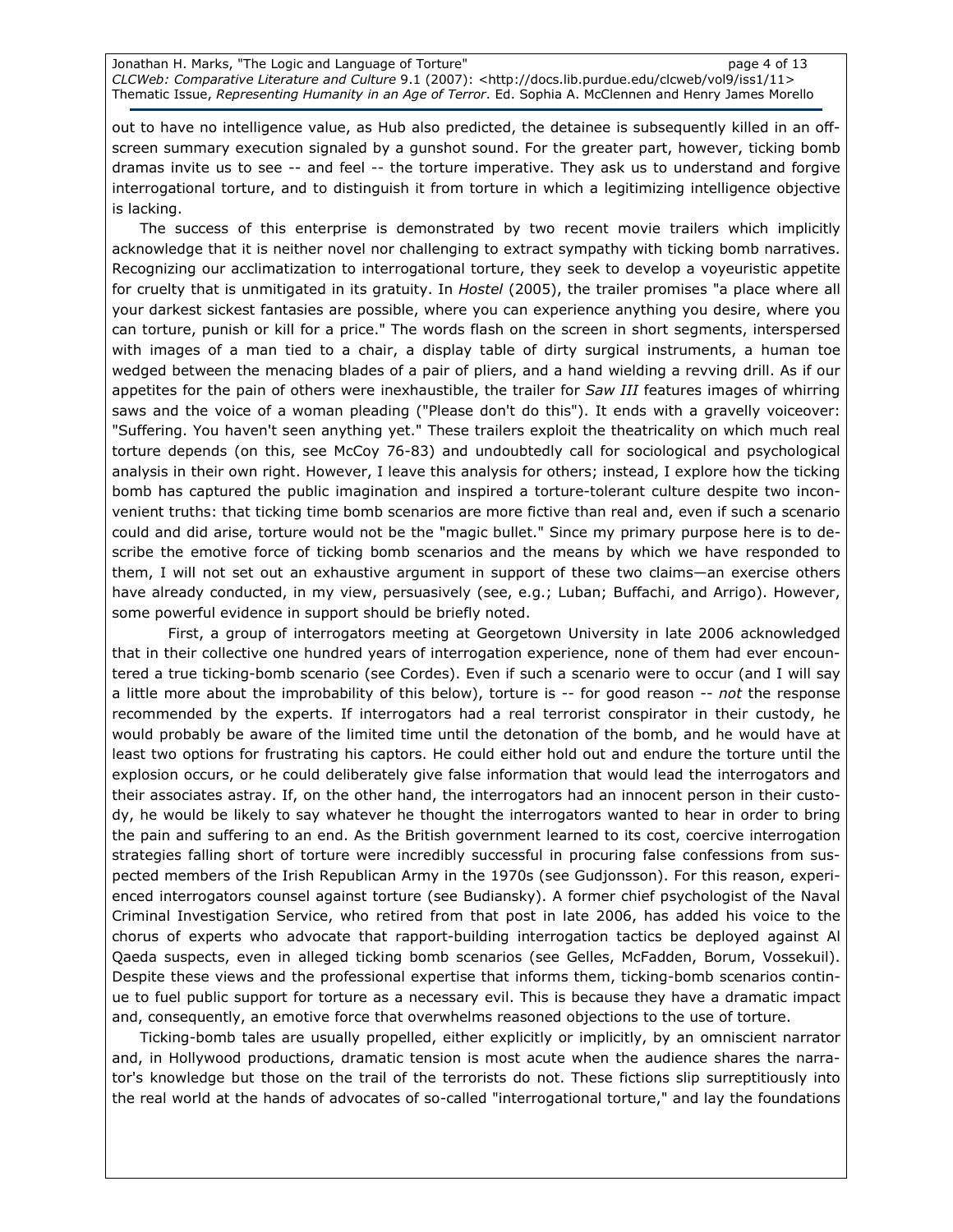Jonathan H. Marks, "The Logic and Language of Torture" example that the same page 5 of 13 CLCWeb: Comparative Literature and Culture 9.1 (2007): <http://docs.lib.purdue.edu/clcweb/vol9/iss1/11> Thematic Issue, Representing Humanity in an Age of Terror. Ed. Sophia A. McClennen and Henry James Morello

for what David Luban has called the "liberal ideology of torture" (1427). Justifications for torture become premised on supposedly real but hypothetical ticking-bomb scenarios and they depend for their moral suasion on what I call the "omniscient narrator fallacy." The advocate of torture adopts the role of omniscient narrator, telling us that 1) the person in our custody is a terrorist, 2) another terror attack is imminent, putting the lives of many innocent civilians in danger, 3) the terrorist knows where the device is located, and 4) the only way we can find out where the device is located (and thereby intercept the attack) is by torturing him. The advocate-narrator shares all this information with us except, of course, the location of the bomb. An interrogator who possessed all the information described above in 1-4 would be so well-informed that, in all likelihood, he would already know where the bomb was too. But rarely do interrogators operate in such an information-rich environment. Even if interrogators are confident they have a terrorist in their custody, there will almost inevitably be great uncertainty about the possibility of another attack and the knowledge of this particular detainee. In the real world, interrogators are far from omniscient. They are, like the rest of us, flawed human beings dealing with uncertainty. Despite their skill at manipulating others, interrogators may themselves be vulnerable to manipulation. The risk of manipulation is particularly acute in light of their dependence on others -- associates who may eagerly assume the role of quasi-omniscient narrator -- for information about the world outside the interrogation room (including the provenance of those in their custody).

 Although the traditional ticking-bomb scenario may not have played out in exactly the way I describe at Guantanamo, narrative constructs operated in similar ways. General Miller, former camp commander at Guantanamo, told his staff that the detainees were "the worst of the worst" (Saar and Novak 193). One of the prisoners, Mohammed Al-Qahtani, was dubbed "the 20th hijacker," -- a moniker he shared with at least one other Al Qaeda suspect (Hersh) -- before being subjected to between 18 and 20 hours per day of aggressive interrogation for 48 days over a 54 day period at the end of 2002 and beginning of 2003 -- an interrogation which reduced his body temperature to 95 degrees on two occasions, and his pulse to a life-threatening 35 beats per minute (see Zagorin and Duffy). The allegation that Al-Qahtani was the supposed 20th hijacker on 9/11 has never been substantiated and we now know that many Guantanamo detainees had no intelligence value whatsoever. According to Department of Defense documents, the vast majority of Guantanamo detainees were handed over to U.S. forces by Pakistan or the Northern Alliance in Afghanistan in exchange for large bounties -- after the U.S. had airdropped leaflets promising "wealth and power beyond your dreams" (Denbeaux, Denbeaux, Gratz, Gregorek, Darby, Edwards, Hartman, Mann, Skinner, Report on Guantanamo Detainees 23-25). Many prisoners have been detained solely on the grounds that they were allegedly associated with supposed terror groups (see Denbeaux, Denbeaux, Gratz, Gregorek, Darby, Edwards, Hartman, Mann, Skinner, Second Report), although membership of several of these groups would not have prevented the detainee (or any other traveler) from lawfully entering the U.S. as a disembarking passenger at Newark Airport.

 The power of narrative operates in both directions in the chain of military command. It works not merely as a mandate from a commander to his subordinates, implicitly authorizing abusive treatment of detainees. In reverse, it enables interrogators (or those who oversee interrogators) to seek explicit permission higher up the chain of command for more aggressive treatment of detainees. This is illustrated vividly by a memo sent by Colonel Thomas Pappas, former head of military intelligence at Abu Ghraib to the Iraqi commander on the ground, Lt. General Ricardo Sanchez (Pappas). Its narrative begins with a brief description of the detainee (focusing on the circumstances of his capture) and follows with a putative psychological profile: "Circumstances of capture: Detainee is a Syrian male [age redacted] years of age, captured in an attempted IED [Improvised Explosive Device] attack in Baghdad, IZ. Detainee is an admitted foreign fighter who came to commit Jihad against Coalition Forces in Iraq. He was captured with [name redacted] while attempting to set up an IED. … Assessment of detainee: Detainee is at the point where he is resigned to the hope that Allah will see him through this episode in his life, therefore he feels no need to speak with interrogators. Detainee will not answer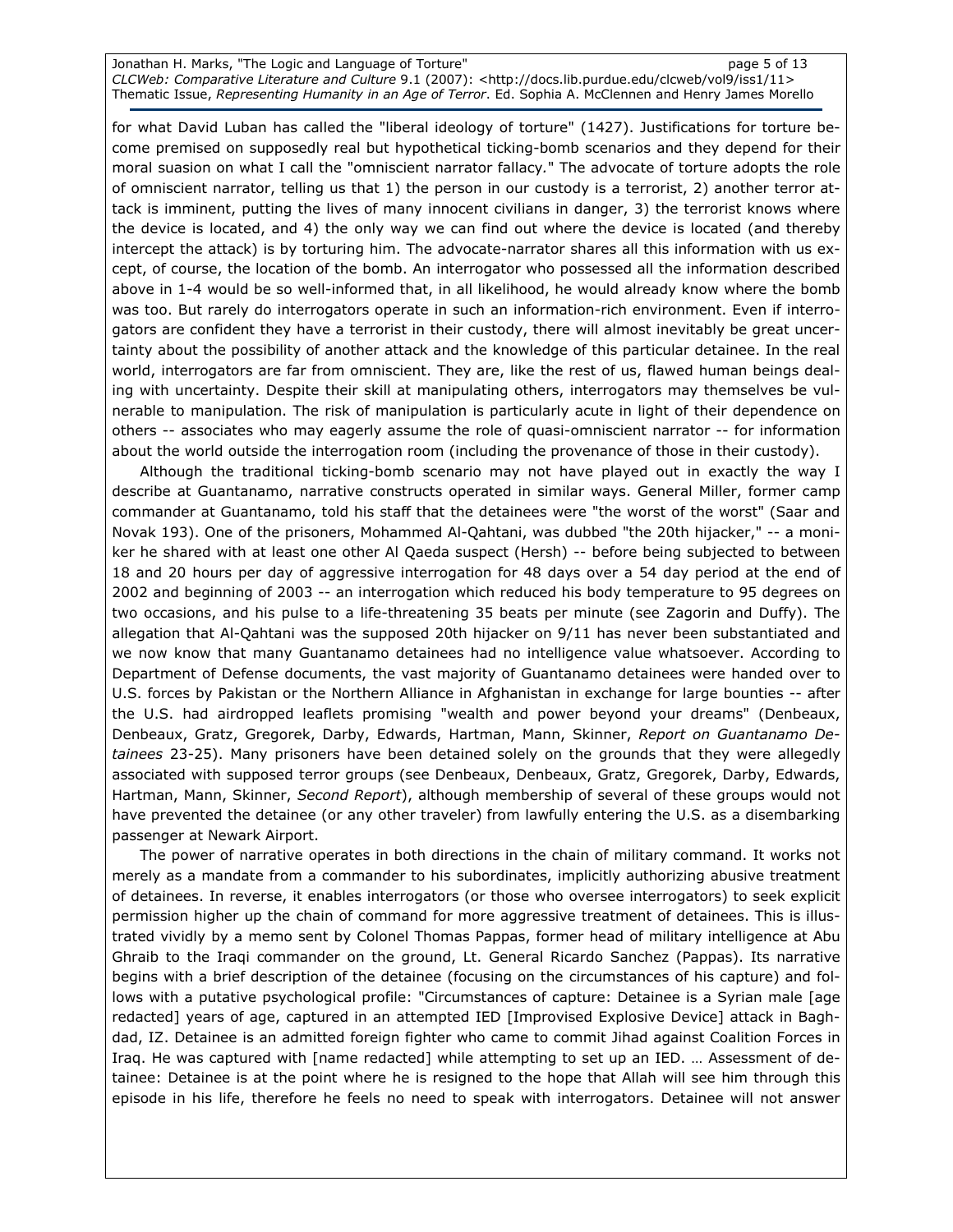Jonathan H. Marks, "The Logic and Language of Torture" example that the same page 6 of 13 CLCWeb: Comparative Literature and Culture 9.1 (2007): <http://docs.lib.purdue.edu/clcweb/vol9/iss1/11> Thematic Issue, Representing Humanity in an Age of Terror. Ed. Sophia A. McClennen and Henry James Morello

open ended questions, has a smug attitude and is running counter approaches on interrogators. Detainee needs to be put in a position where he will feel the only option to get out of jail is to speak with interrogators" (Pappas 1). The memo proceeds to make the case for the authorization of more aggressive interrogation strategies by describing the "potential information" the prisoner might possess: "Detainee can provide information related to safe houses facilitators, financing, recruitment and operations of foreign fighter smuggling into Iraq. Detainee can also potentially provide names and target information of local facilitators in Ar-Ramadi. Detainee can also confirm information provided from others captured with him" (Pappas 2). The aggressive techniques Pappas wants permission from Sanchez to use are then articulated in some detail (Pappas 2). He wants his interrogators to be able to "throw tables, chairs, invade [the detainee's] personal space and yell continuously" at him, while taking "all necessary precautions that all thrown objects are clear of the detainee and will not coerce the detainee in any way." Once this has been done, if the detainee "has not broken yet," Pappas wants to move him to the "segregation phase," during which he is to be transported to another location and strip-searched in the presence of barking military dogs. This is to occur after a sandbag has been placed over the detainee's head "for the safety of himself" and others. Following this, he is to be placed on a seventy-two hour "adjusted sleep schedule," during which he will be interrogated continuously using such approaches as "fear up harsh," as well as silence, loud music, and stress positions. This aggressive regime and, to an even greater extent, the life-threatening treatment of Al-Qahtani at Guantanamo Bay went well beyond the traditional approach to interrogation set out in the Army field manual of 1992 in force at the time. That manual made clear that coercion (including intimidation, threats, and insults) is "not necessary to gain the cooperation of sources for interrogation . . . is a poor technique that yields unreliable results, may damage subsequent collection efforts, and can induce the source to say what he thinks the interrogator wants to hear" (Department of the Army, FM 34-52, 1.8). But growing frustration with the lack of intelligence being produced by interrogations at Guantanamo Bay led to the abandonment of this doctrine.

 Rather than accept that many detainees simply did not have any intelligence, actionable or otherwise, the Department of Defense assumed that they did have intelligence, but that the traditional techniques were simply inadequate. In a desperate search for more aggressive techniques, the Army drew on tactics deployed in SERE training-- a course designed to prepare U.S. soldiers for mistreatment at the hands of foreign captors by exposing them to the very tactics that communist soldiers and agents had used on US-American prisoners (see Bloche and Marks, "Do Unto Others"). This was, however, a strategic error since those techniques were not used to extract intelligence from American prisoners, actionable or otherwise. On the contrary, they were designed to procure sham confessions in order to embarrass and undermine the U.S. government—and they had the desired effect. Thirtysix American airmen confessed to a non-existent American conspiracy to bomb civilians in Korea, having spent several hours in uncomfortable stress positions (Margulies). In spite of this, so-called "torture lite" approaches also appear to have informed the development of CIA interrogation tactics, particularly during the Cold War (see McCoy 86-99).

 It is often assumed that prolonged isolation, sleep deprivation and stress positions (among other "torture lite" techniques) leave no permanent scars, unlike physical mutilation or injury. However, all the scientific evidence is to the contrary. Long-term effects of psychological interrogation stressors may include memory impairment, reduced capacity to concentrate, somatic complaints (such as headache), avoidance, irritability, severe depression, nightmares and, of course, full-blown post traumatic stress disorder (see Physicians for Human Rights 9). These consequences are all the more likely when more aggressive interrogation tactics are used in combination, as is generally the case. Peter Kooijmans, the former United Nations Special Rapporteur on Torture, has noted: "Even when the most brutal physical means are used, the long-term effects may be mainly psychological, even when the most refined psychological means are resorted to, there is nearly always the accompanying effect of severe physical pain. A common effect is the disintegration of the personality" (see Physicians for Hu-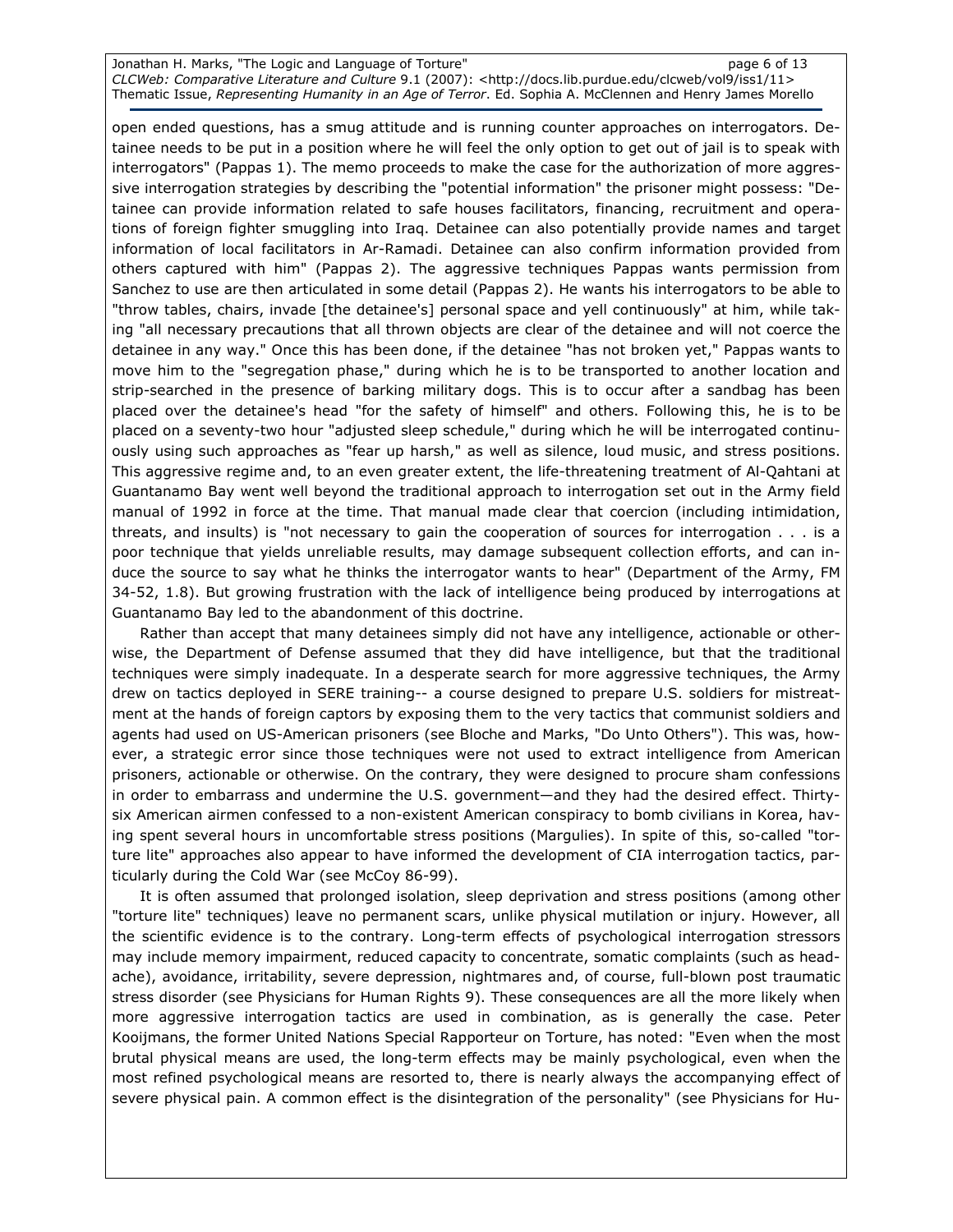Jonathan H. Marks, "The Logic and Language of Torture" example 2 and the state of 13 CLCWeb: Comparative Literature and Culture 9.1 (2007): <http://docs.lib.purdue.edu/clcweb/vol9/iss1/11> Thematic Issue, Representing Humanity in an Age of Terror. Ed. Sophia A. McClennen and Henry James Morello

man Rights 49). So there is very little that is "lite" about "torture lite." Even when stressors fall short of causing mental torture as a matter of law, the psychological sequelae of cruel, inhuman, and degrading treatments may be grave, and they should not be discounted or ignored. Ironically, while the overwhelming majority of pundits in both the media and the academy focused the public debate on torture, it was the Bush administration who recognized that prohibitions on cruel, inhuman and degrading treatment also needed to be addressed.

In order to pave the way for the deployment of more aggressive interrogation strategies, the administration went in search of supportive counsel in the White House, the Office of Legal Counsel in the Department of Justice, and the Department of Defense. While Joe Public -- and, in many cases, Joe P. Intellectual -- embarked on exercises in moral reconstruction in order to address the moral dissonance inspired by ticking-bomb narratives, the administration recognized that the real battle would be fought on legal (rather than moral) fronts. As a result, it embarked on a campaign of legal exceptionalism in which legal protections and prohibitions were dispensed with on the grounds that they were geographically limited (spatial or geographic exceptionalism), that they did not apply to a particular group (collective exceptionalism) or that their true meaning had been hitherto misunderstood (interpretive exceptionalism) (see Marks, "What Counts" 578-83). And these approaches were not mutually exclusive; they operated in combination to achieve the same goals. Deploying a cadre of lawyers to implement this exceptionalist framework, the administration set about dismantling legal protections for detainees which they perceived as impediments to aggressive interrogation tactics necessitated by Al Qaeda terrorism. At the same time, they sought to construct ex ante a defensive edifice against prosecutors who might subsequently challenge the use of those tactics in criminal courts.

One of the first goals was to ensure that the prohibition on torture would not be an obstacle to the use of more aggressive interrogation techniques. International law does not look any more favorably on interrogational torture than it does on gratuitous torture that lacks an intelligence motive or other instrumental objective. On the contrary, the definition of torture in the Convention against Torture and Other Cruel, Inhuman or Degrading Treatment or Punishment ("Torture Convention," Article 1[1]) is formulated expressly to address torture "for such purposes as obtaining … information or a confession." The treaty also makes clear that "no exceptional circumstances whatsoever, whether a state of war or a threat of war, internal political instability or any other public emergency, may be invoked as a justification of torture." The administration recognized that it could not call into question the international ban on torture as many academics have done. This would have been far too shocking and politically untenable. Instead, the administration verbally affirmed its commitment to the international prohibition on torture and, simultaneously, sought to narrow the definition of torture (Marks, "Doctors as Pawns?"). There had already been some effort to do this when the United States ratified the Convention against Torture and Other Cruel, Inhuman and Degrading Treatment or Punishment (1984) in 1994 (see McCoy 100-02). But the Bush administration was at pains to ensure that, after the gloves came off (as Cofer Black, former head of CIA counterterrorism put it famously), interrogators would not be at risk of prosecution for torture. In an effort to achieve that goal, then White House counsel, Alberto Gonzales, commissioned the infamous August 2002 "torture memo" from Assistant Attorney-General Jay Bybee -- now a federal judge on the Ninth Circuit Court of Appeals. Bybee did not disappoint Gonazales. The memo narrowly defined physical torture to require pain "equivalent in intensity to the pain accompanying serious physical injury, such as organ failure, the permanent impairment of a significant bodily function, or even death" (Bybee 1). For pain or suffering to rise to the level of mental torture, the memo insisted that, "it must result in significant psychological harm of significant duration, e.g. lasting for months or even years" (Bybee 1). Even if these thresholds are crossed and the interrogator is aware that they are being crossed, the memo contends that he would still not be guilty of torture under U.S. criminal law "if causing such harm is not his objective" (Bybee 4). Nor would he have committed torture if he "could show that he acted in good faith by taking steps such as surveying professional literature, consulting with experts, or reviewing evidence gained from past ex-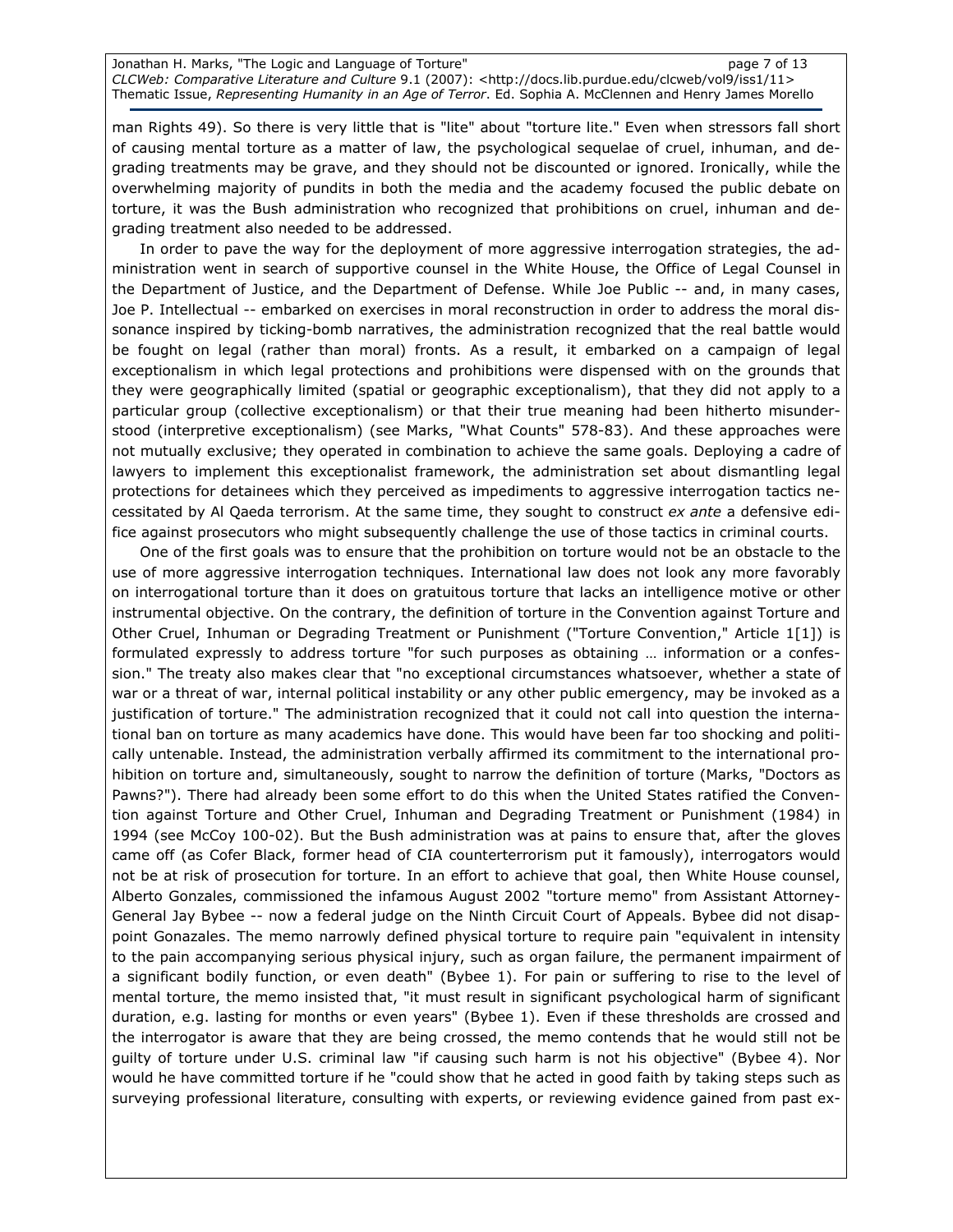Jonathan H. Marks, "The Logic and Language of Torture" example that the same page 8 of 13 CLCWeb: Comparative Literature and Culture 9.1 (2007): <http://docs.lib.purdue.edu/clcweb/vol9/iss1/11> Thematic Issue, Representing Humanity in an Age of Terror. Ed. Sophia A. McClennen and Henry James Morello

perience" (Bybee 8; Consistent with the advice in the memo, the Department of Defense provided purported experts to insulate interrogators from criminal liability -- psychiatrists and psychologists attached to military intelligence and tasked with advising interrogators on how to ramp up the stressors [see Bloche and Marks, "When Doctors Go to War"; "Doctors and Interrogators at Guantanamo"]). The "torture memo" was not revoked by the Department of Justice until June 2004, two months after the photographs of detainee abuse at Abu Ghraib had been published and it was not replaced until December 2004, just days before the confirmation hearings following Alberto Gonzales's nomination as Attorney General of the United States. By that time, however, the memo had had two years to influence detention and interrogation policy on the ground. This is just one example of what I have termed "interpretive exceptionalism" (Marks, "What Counts" 581), in which legal norms are reinterpreted in order to narrow the scope of protection conferred or conduct prohibited. Some other related examples also merit brief mention.

 An early casualty in the administration's exceptionalist framework was the system of protections established by the Geneva Convention of 1949. The Convention presented a serious obstacle to the aggressive interrogation of detainees, particularly those who qualified for prisoners of war status. The Third Geneva Convention provides that prisoners of war should not be subjected to physical and mental torture and "any other form of coercion" (Article 17). Moreover, they must be protected against "acts of violence or intimidation and against insults and public curiosity," and if they refuse to answer questions during interrogation, they "may not be threatened, insulted, or exposed to any unpleasant or disadvantageous treatment of any kind" (Article 17). Recognizing the obstacles this created, the White House made a blanket determination in February 2002 that Taliban detainees from Afghanistan did not qualify for prisoner of war status and, more fundamentally, that Al Qaeda suspects were not protected by the Geneva Conventions at all, since Al Qaeda was not a state party to the Conventions (White House, 2002). This was clearly a form of collective exceptionalism (Marks, "What Counts" 579- 80) in which group membership or characteristics are relied upon to justify exclusion from the application of protective norms. The designation of detainees as "unlawful enemy combatants," a term that is not found in the Geneva Conventions (but was recently embraced and expanded by the U.S. Congress in the Military Commissions Act of 2006) was also an attempt to both formalize and legitimize these exclusions.

 Such exceptionalism has a long and unpleasant history. In the wars between the city states of ancient Greece, prisoners of war were treated with dignity and exchanged. (Marks, "What Counts" 579). But similar treatment was not accorded to captured members of barbarian armies. One hundred years ago, in the war in the Philippines, the U.S. army considered local "insurgents" to be undeserving of the protections of the laws of war because they were "not civilized" (Hughes 65; these were the predecessors of today's "unlawful enemy combatants"). As a result, detainees during that conflict were subjected to torture and aggressive interrogation. Congressional testimony records the administration of the "water cure" in which salty water was siphoned into the nose of an interrogatee, notably with the aid of a physician and under the direction of a lawyer (see Riley; this treatment was sometimes followed by interrogators jumping on the stomach of the detainee in order to expel water that had been forcibly swallowed). Few could endure this treatment for long. When the detainee finally named a village in which insurgents were allegedly hiding, that village was burned to the ground -- whether or not insurgents were, in fact, hiding there. These were, of course, poorly-targeted or untargeted retributive measures that did not procure any real security benefits. But they may well have provided some form of emotional satisfaction or reassurance by creating the illusion of control in the face of the inherent uncertainties of an insurgency. As I argue elsewhere, we have yielded to analogous temptations in the war on terror (Marks, "Doctors of Interrogation"), not least by detaining and mistreating many innocent Muslims at Guantanamo Bay, and -- as in the Philippines -- this process was enabled by legal exceptionalism.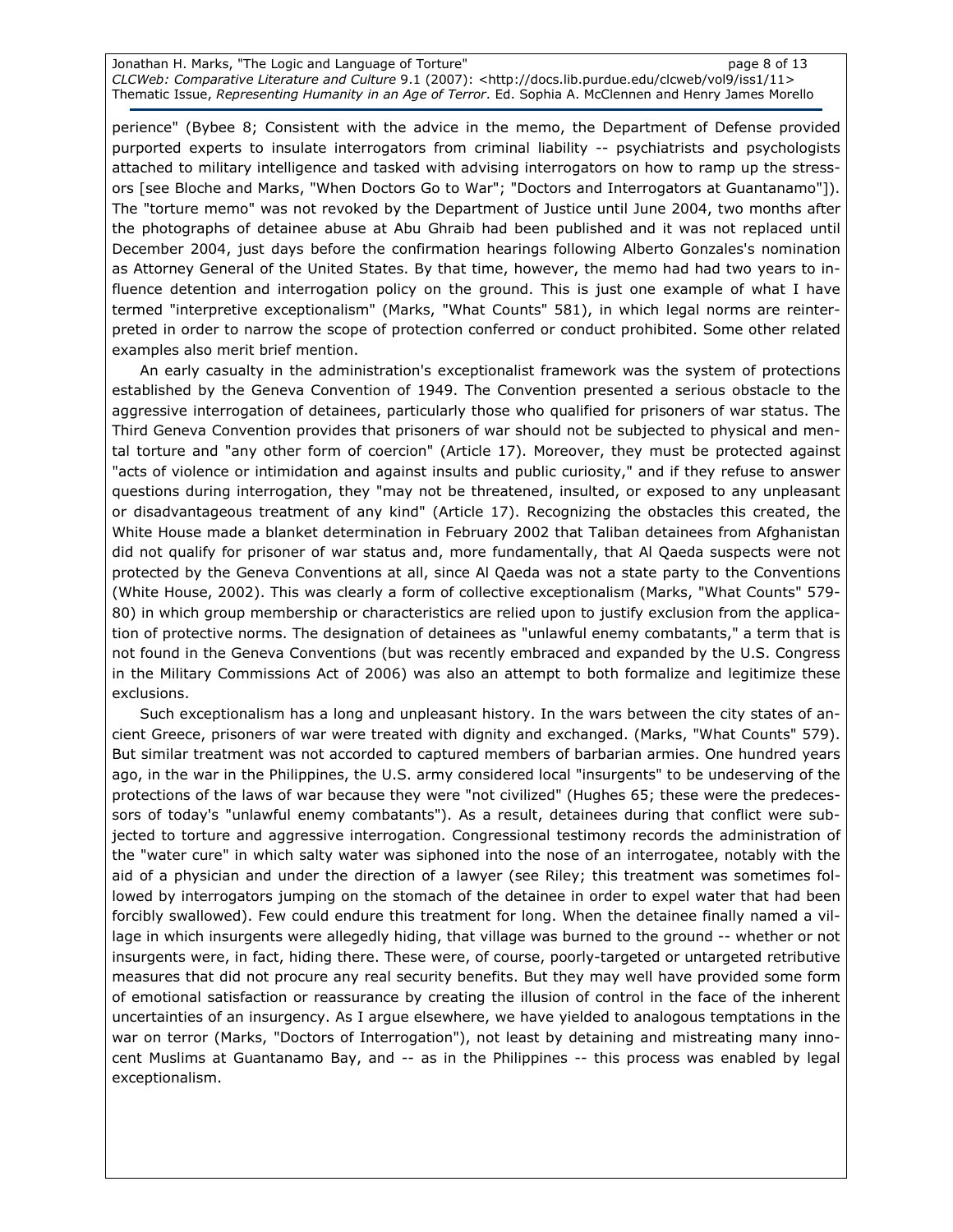Jonathan H. Marks, "The Logic and Language of Torture" example that the same page 9 of 13 CLCWeb: Comparative Literature and Culture 9.1 (2007): <http://docs.lib.purdue.edu/clcweb/vol9/iss1/11> Thematic Issue, Representing Humanity in an Age of Terror. Ed. Sophia A. McClennen and Henry James Morello

 In the summer of 2006, however, the Supreme Court concluded that Al Qaeda suspects, although not subject to the higher level of protections for prisoners of war, were protected by the basic provisions of Common Article 3 of the Geneva Conventions (see Hamdan v. Rumsfeld). This article, which provides the low watermark for the treatment of detainees, requires (inter alia) that they should be protected from cruel, humiliating or degrading treatment and from outrages on personal dignity. They must also be treated humanely. Initially, the Department of Defense responded with a memo stating that all detention procedures should be reviewed to ensure compliance with Common Article 3 (see England). A few weeks later, however, President Bush criticized publicly the basic protections in Common Article 3 for being "very vague." He explained: "What does that mean, 'outrages upon human dignity'? That's a statement that is wide open to interpretation" (White House, "Press Conference of the President"). Just days later, Congress responded to the President's concern by passing the Military Commissions Act of 2006 ("MCA"). This purports to confer power on the President to "interpret the meaning and application of the Geneva Conventions" (MCA, § 6[a][3][A]). So, to paraphrase Humpty Dumpty, the President is to determine which meanings will be "master" -- at least, for the time being (see Marks, "Doctors as Pawns?").

 The selection of Guantanamo Bay for the detention of suspected terrorists (and those handed over to U.S. forces in exchange for a bounty) also reflects what I have called "spatial exceptionalism" -- in which physical location is relied upon to justify the non-application of protective norms or procedures (Marks, "What Counts" 580). The administration hoped that, by holding detainees at Guantanamo Bay -- which was leased from Cuba and was not strictly U.S. territory -- it would deprive federal courts of jurisdiction to hear habeas corpus petitions brought on their behalf, on the grounds that the court has no jurisdiction to hear claims brought by "aliens" held outside the United States ("Alien" is, of course, the legal term for non-citizen, derived from the Latin alius meaning "other." Since the administration accepted readily that federal courts would have jurisdiction over U.S. citizens held at Guantanamo Bay, its claim in relation to aliens was also an example of "collective exceptionalism"). The Supreme Court ultimately rejected the administration's argument, noting that the U.S. had complete jurisdiction and control over the base at Guantanamo (see Rasul v. Bush). Since then, however, Congress has twice come to the President's aid by passing laws that attempt to strip federal courts of jurisdiction to hear habeas corpus petitions brought by detainees seeking to challenge their detention (Detainee Treatment Act 2005; Military Commissions Act, 2006). The detention of other terror suspects by the CIA at "black sites" across the globe is a similar exercise in spatial exceptionalism, and the secrecy surrounding these detentions creates one further obstacle to legal challenges.

 A further exercise in combined collective and spatial exceptionalism was designed to address the prohibition on cruel, inhuman, and degrading treatment (CID) found in two core human rights treaties -- the International Covenant on Civil and Political Rights (1966) and the Convention against Torture and Other Cruel, Inhuman and Degrading Treatment (1984) -- to which the United States is a party. When the United States ratified these two treaties, it made reservations tying the definition of CID to cruel, unusual and inhumane treatment prohibited by the 5th, 8th, and 14th Amendments to the U.S. Constitution. The Bush administration argued that this also served to limit the geographic scope of its obligations under these treaties, and that they did not apply to alien detainees held outside the U.S. That was the argument that the so-called McCain Amendment (now section 1003 of the Detainee Treatment Act 2005) was intended to address. Its provisions make clear that the prohibitions on cruel, inhuman or degrading treatment apply irrespective of the nationality of the detainee or the location of his detention. However, when the President signed the Act into law, he issued a signing statement asserting that he would interpret its provisions "in a manner consistent with the constitutional authority of the President to supervise the unitary executive branch and as Commander in Chief" (Signing Statement, H.R. 2863). Not surprisingly, this led many to doubt that the Act signaled a sea-change in the administration's detention and interrogation policy.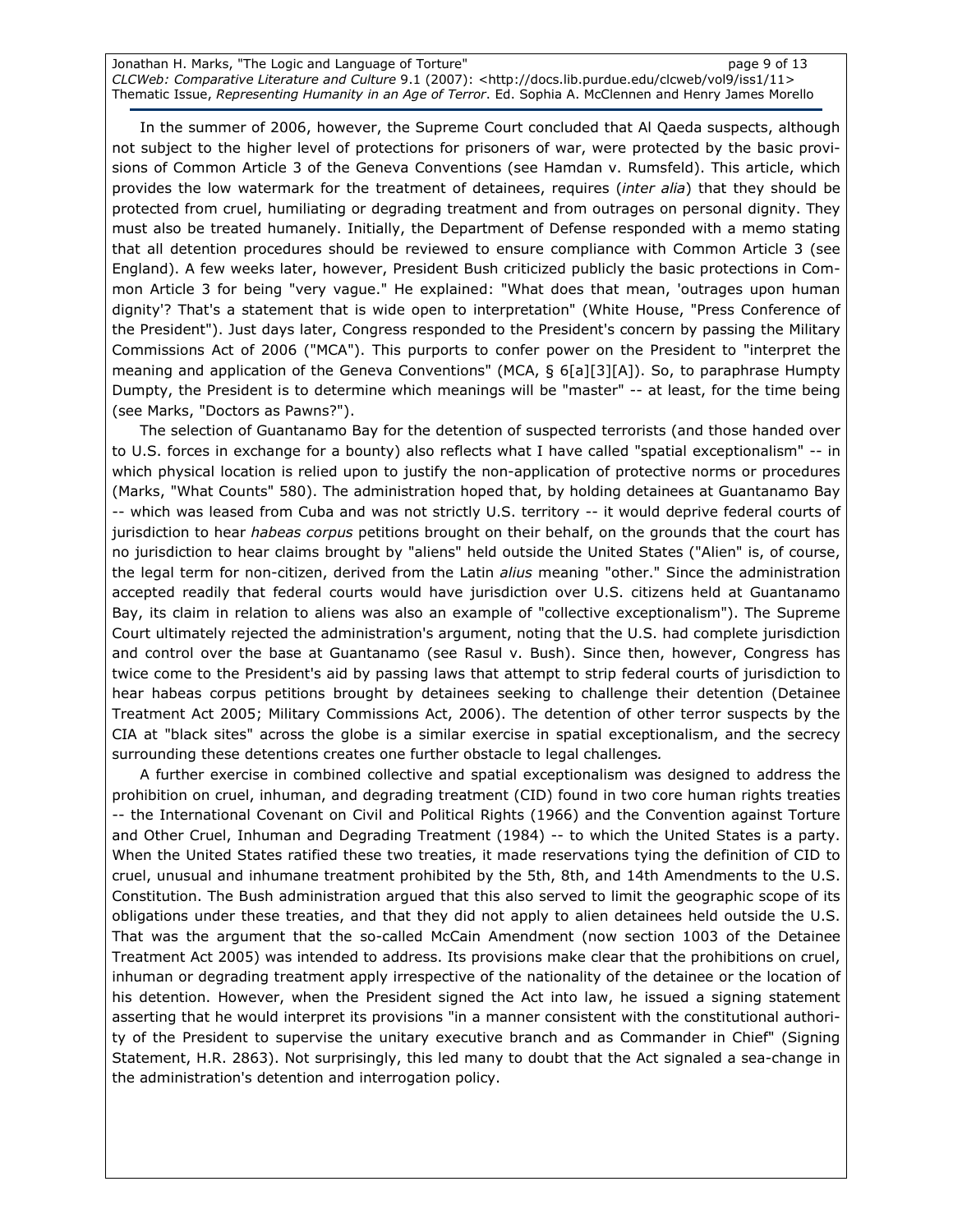Jonathan H. Marks, "The Logic and Language of Torture" example the state of 13 page 10 of 13 CLCWeb: Comparative Literature and Culture 9.1 (2007): <http://docs.lib.purdue.edu/clcweb/vol9/iss1/11> Thematic Issue, Representing Humanity in an Age of Terror. Ed. Sophia A. McClennen and Henry James Morello

 Some recent developments have undoubtedly been designed to allay concerns about the treatment of detainees. A new army interrogation manual appears to reflect a move to re-establish traditional army interrogation practices (Department of the Army, FM 2-22.3). It prohibits, among other interrogation tactics, "waterboarding" (a technique designed to simulate the experience of drowning), hooding and the use of dogs. However, there are a number of reasons to suspect that the CIA will be the licensed practitioner of aggressive interrogation strategies, and a safehouse for exceptionalism in the war on terror. First, the new Army field manual obviously does not protect detainees in the custody of the CIA, whether at "black sites" or elsewhere. Second, when the President signed the Military Commissions Act of 2006 into law, he made clear that it "will allow the Central Intelligence Agency to continue its program for questioning key terrorist leaders and operatives" (White House, "President Bush Signs Military Commissions Act of 2006"). He added that the Act "allows for the clarity our intelligence professionals need to continue questioning terrorists and saving lives" and "provides legal protections that ensure our military and intelligence personnel will not have to fear lawsuits filed by terrorists simply for doing their jobs" (White House, "President Bush Signs Military Commissions Act of 2006"). Third, while lawyers and commentators were debating the effect of the Act on permissible interrogation strategies, Vice-President Cheney revealed that little has been learned at the highest levels of government regarding permissible interrogation strategies. In a radio interview, he was asked: "Would you agree a dunk in water is a no-brainer if it can save lives?" Mr. Cheney replied, "It's a nobrainer for me." In the same interview, he also agreed that the debate over interrogation techniques was "a little silly" (Sevastopulo 6). The Vice-President's views notwithstanding, the debate over the use of aggressive tactics by the CIA continues. President Bush's July 2007 executive order addressing the CIA's detention and interrogation program did little to allay the legitimate concerns of human rights groups that the CIA will continue to deploy aggressive interrogation tactics (White House, "President Bush Signs Executive Order"). And those concerns were exacerbated during the Senate confirmation hearings of Attorney General Michael Mukasey when the nominee refused to express an opinion on whether waterboarding by the CIA was illegal (see Milbank).

 In an outmoded conception of the human body, where the brain is the seat of reason and cognition, and the heart is the locus of emotion, the use of torture as an interrogation tool is, in a sense, a "no-brainer." The practice of such techniques is fueled by an emotive response to terrorism and reflects the circumvention (or, at the very least, a distortion) of cognitive processes that counsel strongly against its use, whether on practical grounds, deontological grounds or—as some have argued persuasively (see, e.g., Arrigo) -- utilitarian ones. Consequentialist arguments against the use of torture and aggressive interrogation techniques are not limited to claims about the poisonous effects of its practice on institutional culture, and the psychological damage done to perpetrators as well as victims. As a result of our exercises in moral reconstruction and legal exceptionalism -- which have licensed the abuses of detainees at Abu Ghraib, Guantanamo Bay, and elsewhere -- we have failed to meet head on the threat presented by Al Qaeda. We have wasted time and resources detaining and abusing many whom intelligence officials have long acknowledged are not terrorists and do not have any intelligence value. By treating fundamental human rights and basic protections of the laws of war as impediments to the United States' military and intelligence missions, we have destroyed the moral authority of the United States in the war on terror, weakened its credibility and undermined its powers of diplomacy. We have also allowed those who would do us harm to multiply. This is not just the view of critics outside the administration. It is supported by official government statements –- most notably, a recent report of the National Intelligence Council which observed that the Iraq conflict was "cultivating supporters for the global jihadist movement" (Sanger A16). At the same time, much of our transportation infrastructure (including commercial air travel) remains vulnerable to attack, as do our nuclear facilities, chemical plants and our sea ports (see Marks, "What Counts"). At the time of writing this article, we have not yet had another attack on the U.S. mainland since 9/11. But this may have more to do with good fortune than with our counterterrorism efforts. When another attack does occur, the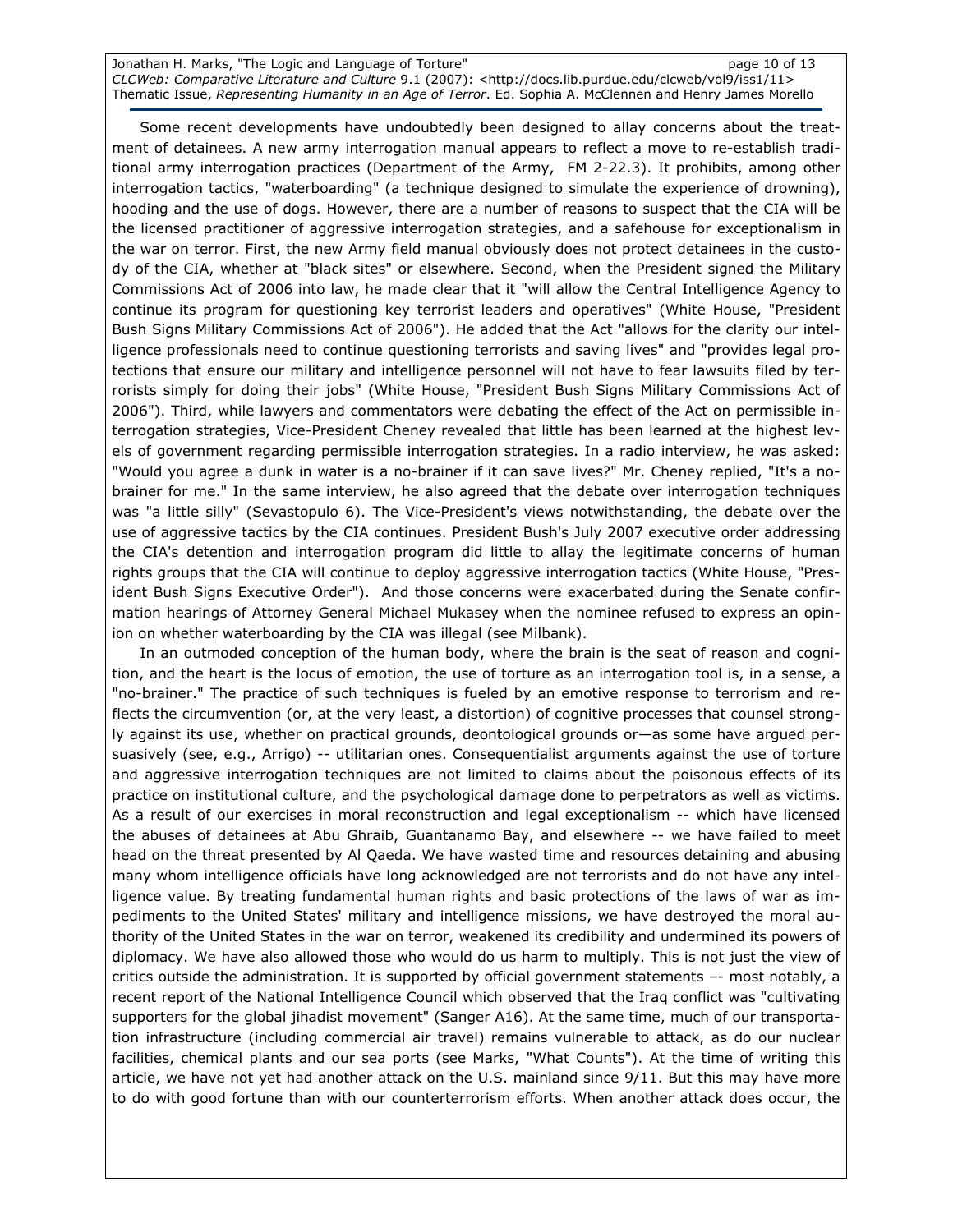temptation to use torture (or, at the very least, interrogation tactics that are cruel, inhuman, or degrading) will recur with even greater force. If we acknowledge this temptation now and the powerful emotions that will fuel it, we may have a better chance of avoiding a painful repetition of the same old mistakes.

#### Works Cited

- Arrigo, Jean Maria. "A Utilitarian Argument Against Torture Interrogation of Terrorists." Science and Engineering Ethics 10.3 (2004): 543-72.
- Bloche, M. Gregg, and Jonathan H. Marks. "When Doctors Go To War." New England Journal of Medicine 352.1 (2005): 3-6.
- Bloche, M. Gregg, and Jonathan H. Marks. "Doctors and Interrogators at Guantanamo Bay." New England Journal of Medicine 353.1 (2005): 6-8.
- Bloche, M. Gregg, and Jonathan H. Marks. "Do Unto Others as They Did Unto Us." The New York Times (14 November 2005): A21.
- Bowden, Mark. "The Dark Art of Interrogation." Atlantic Monthly (October 2003): 51-76.
- Budiansky, S. "Truth Extraction." Atlantic Monthly (June 2005): 32-35.
- Bufacchi, Vittorio, and Jean Maria Arrigo. "Torture, Terrorism and the State: A Refutation of the Ticking-Bomb Argument." Journal of Applied Philosophy 23 (2006): 355–73.
- Bush, George W. "Signing Statement, H.R. 2863." (30 December 2005): <http://www.whitehouse.gov/releaseas/2005/12/10551230-8.html>.
- Bybee, Jay S. "U.S. Department of Justice, Memorandum to Alberto R. Gonzales, White House Counsel (1 August 2002): <http://www.washingtonpost.com/wp-srv/nation/documents/dojinterrogationmemo20020801.pdf>.
- Convention against Torture and Other Cruel, Inhuman or Degrading Treatment or Punishment, G.A. res. 39/46, annex, 39 U.N. GAOR Supp. (No. 51) at 197, U.N. Doc. A/39/51 (1984), entered into force 26 June 1987: <http://www.unhchr.ch/html/menu3/b/h\_cat39.htm>.
- Cordes, Colleen. "Rethinking the Psychology of Torture: A Preliminary Report from former Interrogators and Re-<br>search Psychologists." Pyschologists for Social Responsibility (2006): Psychologists." Pyschologists for Social Responsibility <http://www.psysr.org/tortureseminar.htm>.
- Denbeaux, Mark P., Joshua Denbeaux, David Gratz, John Gregorek, Matthew Darby, Shana Edwards,
- Shane Hartman, Daniel Mann, and Helen Skinner. Report on Guantanamo Detainees: A Profile of 517 Detainees<br>through Analysis of Department of Defense Data (2005): through Analysis of Department of Defense Data (2005): <http://law.shu.edu/news/guantanamo\_report\_final\_2\_08\_06.pdf>.
- Denbeaux, Mark P., Joshua Denbeaux, David Gratz, John Gregorek, Matthew Darby, Shana Edwards,
- Shane Hartman, Daniel Mann, and Helen Skinner. Second Report on the Guantanamo Detainees: Inter- and Intra-Departmental Disagreements About Who Is Our Enemy (2006): <http://law.shu.edu/news/second\_report\_guantanamo\_detainees\_3\_20\_final.pdf>.
- Department of the Army. Field Manual 34-52: Intelligence Interrogation. Washington: Department of the Army, 1992.
- Deparment of the Army. Field Manual 2-22.3: Human Intelligence Collector Operations Washington: Department of the Army (September 2006):

<http://library.enlisted.info/field-manuals/series-1/FM2\_22.3/FM2-22.3.pdf>.

- Dershowitz, Alan M. Why Terrorism Works: Understanding the Threat, Responding to the Challenge. New Haven: Yale UP, 2002.
- "Dirty War." BBC Television (26 September 2004).
- England, Gordon. "Memo: Application of Common Article 3 of the Geneva Conventions to the Treatment of Detainees in the Department of Defense." Office of the Secretary of Defense (7 July 2006): <http://www.defenselink.mil/news/Aug2006/d20060814comm3.pdf>.
- Gelles, Michael, Robert McFadden, Randy Borum, and Brian Vossekuil. "Al-Qaeda-Related Subjects: A Law Enforcement Perspective." Investigative Interviewing: Rights, Research, Regulation. Ed. T. Williamson. Devon: Willan, 2005. 23-41.
- Geneva Convention Relative to the Treatment of Prisoners of War, 75 U.N.T.S. 135, entered into force 21 October 1950 ("Third Geneva Convention"): <http://www.unhchr.ch/html/menu3/b/91.htm>.
- Gigerenzer, Gerd. "Dread Risk, September 11, and Fatal Traffic Accidents" Psychological Science 15 (2004): 286.
- Goyle, Rajeev, and David A. Jaeger. "Deporting the Undocumented: A Cost Assessment." Center for American Progress (2005): <http://www.americanprogress.org/kf/deporting\_the\_undocumented.pdf>.
- Gross, Michael. Bioethics and Armed Conflict: Moral Dilemmas of Medicine and War. Cambridge: MIT P, 2006 Gudjonsson, Gisli H. The Psychology of Interrogations and Confessions: A Handbook. Chichester: John Wiley & Sons, 2003
- Hamdan v. Rumsfeld. 126 S. Ct. 2749, 2794-2796 (2006): <http://www.supremecourtus.gov/opinions/05pdf/05-184.pdf>.
- Hersh, Seymour M. "The Twentieth Man: Has the Justice Department Mishandled the Case against Zacarias Moussaoui?" New Yorker (September 2002): <http://www.newyorker.com/fact/content/articles/020930fa\_fact>.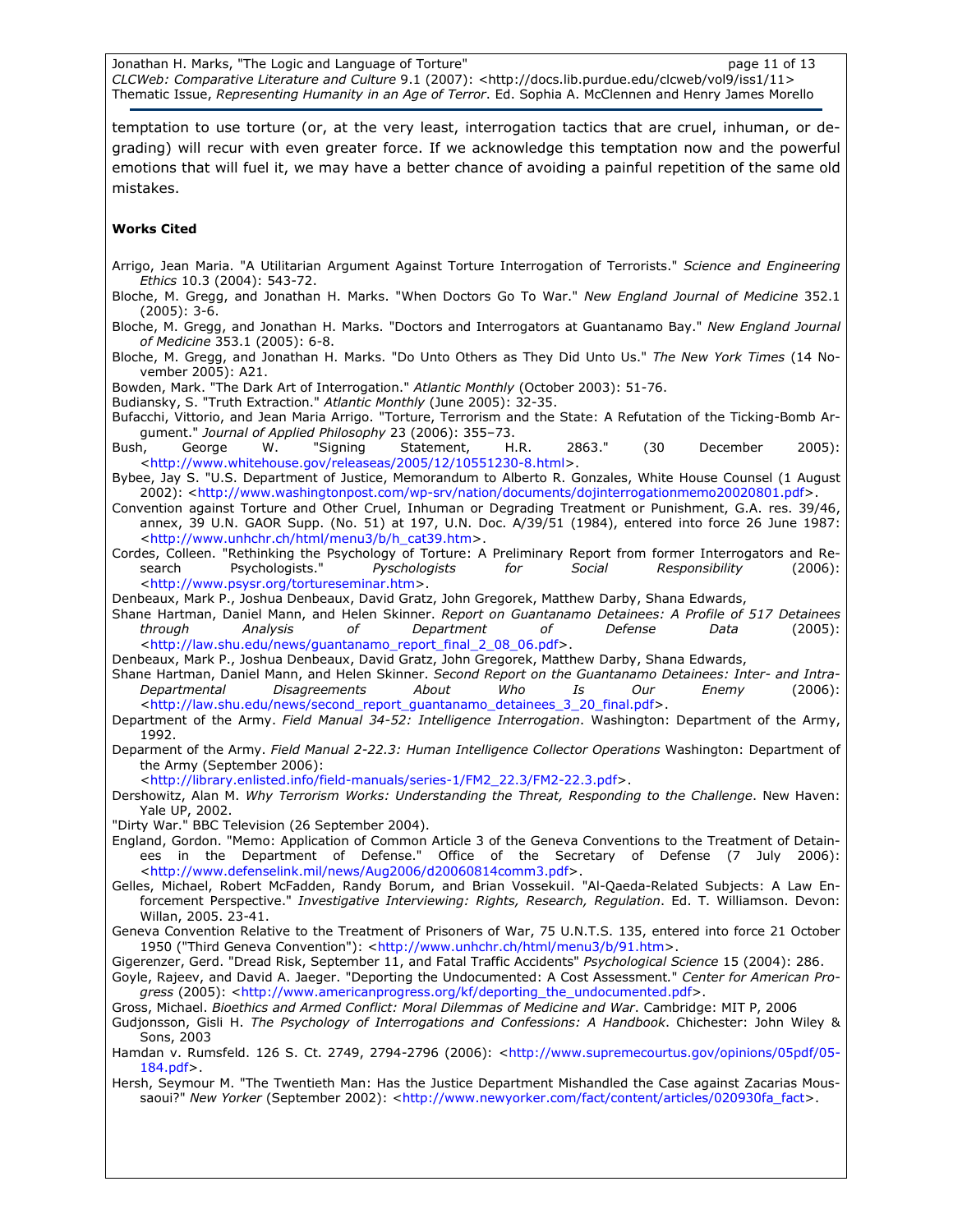Jonathan H. Marks, "The Logic and Language of Torture" example that the same page 12 of 13 CLCWeb: Comparative Literature and Culture 9.1 (2007): <http://docs.lib.purdue.edu/clcweb/vol9/iss1/11> Thematic Issue, Representing Humanity in an Age of Terror. Ed. Sophia A. McClennen and Henry James Morello Hughes, Robert General. "Testimony." American Imperialism and the Philippine Insurrection. Ed. Henry F. Graff. Boston: Little, Brown & Co., 1969. 64-72. Institute of Medicine. Hidden Costs, Value Lost: Uninsurance in America (2003). Washington: National Academies P, 2003. Kull, Steven, Clay Ramsay, Stefan Subias, Stephen Weber, and Evan Lewis. Program on International Policy Attitudes / Knowledge Networks, Americans on Detention, Torture and the War on Terrorism (2004): <http://www.pipa.org/OnlineReports/Terrorism/Torture\_Jul04/Torture\_Jul04\_rpt.pdf>. Kuran, Timur. "Moral Overload and Its Alleviation." Economics, Values and Organization. Ed. Avner Ben-Ner and Louis Putterman. New York: Cambridge UP, 1998. 231-66. Lerner, Jennifer S., Roxana M. Gonzalez, Deborah A. Small and Baruch Fischhoff. "Effects of Fear and Anger on Perceived Risks of Terrorism: A National Field Experiment." Psychological Science 14 (2003): 144-46. Levinson, Sanford. "'Precommitment' and 'Postcommitment': The Ban on Torture in the Wake of September 11." Texas Law Review 81 (2003): 2013. Levinson, Sanford, ed. Torture: A Collection. New York: Oxford UP, 2004. Luban, David J. "Liberalism, Torture and the Ticking Bomb." Virginia Law Review 91 (2005): 1425. Margulies, Joseph. "The More Subtle Kind of Torment." Washington Post (2 October 2006): A19. Marks, Jonathan H. "Doctors as Pawns? Law and Medical Ethics at Guantanamo Bay." Seton Hall Law Review 37.3 (2007): 711-31. Marks, Jonathan H. "9/11 + 3/11/ + 7/7 = ? What Counts in Counterterrorism?" Columbia Human Rights Law Review 37.3 (2006): 559-626. Marks, Jonathan H. "The Power of Emotion." Atrium 3 (2006): 6. Marks, Jonathan H. "Doctors of Interrogation." Hastings Center Report 35.4 (2005): 17-22. Mayer, Jane. "Whatever It Takes: The Politics of the Man Behind 24." New Yorker (19-26 February 2007): 66-82. McCoy, Alfred. A Question of Torture: CIA Interrogation from the Cold War to the War on Terror. New York: Henry Holt, 2006. McKelvey, Tara. "Rogue Scholars." The Nation (26 December 2006): 35-37. Milbank, Dana. "Logic Tortured." Washington Post (2 November 2007): A2: <http://www.washingtonpost.com/wpdyn/content/article/2007/11/01/AR2007110102342.html >. Military Commissions Act of 2006, Pub. L. No. 109-366, 120 Stat. 2600. Myers, David G. "Do We Fear the Right Things?" Skeptic 10 (2003): 56. Pappas, Thomas. "Memorandum to Lt. Gen Ricardo S. Sanchez: Request for Exception to CJTF-7 Interrogation and Counter Resistance Policy." Department of the Army, Joint Interrogation and Debriefing Center, Abu Ghraib (30 November 2003): <http://www.publicintegrity.org/docs/AbuGhraib/Abu7.pdf>. Physicians for Human Rights. "Break Them Down: Systematic Use of Psychological Torture by US Forces." physiciansforhumanrights.org (2005): <http://www.physiciansforhumanrights.org/library/documents/reports/break-them-down-the.pdf>. Pollitt, Katha. "Wrong War, Wrong Word." The Nation (24 August 2006): <http://www.thenation.com/doc/20060911/pollitt>. Rasul v. Bush. 542 U.S. 466, 471 (2006): <http://www.law.cornell.edu/supct/pdf/03-334P.ZO>. Riley, Charles S. "Testimony." American Imperialism and the Philippine Insurrection. Ed. Henry F. Graff. Boston: Little, Brown & Co., 1969. 72-80. Robin, Corey. "The Politics and Antipolitics of Fear." Raritan 23.4 (2004): 79-108. Saar, Eric, and V. Novak. Inside the Wire: A Military Intelligence Soldier's Eyewitness Account of Life at Guantanamo. New York: Penguin, 2005. Safire, William. "Language: Islamofascism, Anyone?" International Herald Tribune (1 October 2006): <http://www.iht.com/articles/2006/10/01/news/edsafire.php>. Sanger, David E. "Waging the War on Terror: Report Belies Optimistic View." New York Times (27 September 2006): A16. Sevastopulo, Demetri. "Cheney Endorses Simulated Drowning." Financial Times (27 October 2006): 6. The Siege. Dir. Edward Zwick. Twentieth Century Fox, 1998. Slovic, Paul. "Perception of Risk." Science 236 (1987): 280-85. Subramanian, Rajesh. U.S. Department of Transport, Motor Vehicle Traffic Crashes as a Leading Cause of Death in the US, 2002 (2005): <http://www-nrd.nhtsa.dot.gov/pdf/nrd-30/NCSA/RNotes/2004/809831.pdf>. Tenet, George. Interview with Scott Pelley. 60 *Minutes* (29 April 2007): <http://www.cbsnews.com/stories/2007/04/25/60minutes/main2728375\_page3.shtml>. Waldron, Jeremy. "Torture and Positive Law: Jurisprudence for the White House." Law Review 1681 (2005): 105. White House, Office of Press Secretary. "Fact Sheet: Status of Detainees at Guantanamo." (7 February 2002): <http://www.whitehouse.gov/news/releases/2002/02/20020207-13.html>. White House, Office of Press Secretary. "President Bush Signs Executive Order." (20 July 2007): <http://www.whitehouse.gov/news/releases/2007/07/20070720-4.html> White House, Office of Press Secretary. "President Bush Signs Military Commissions Act of 2006." (17 October 17 2006): <http://www.whitehouse.gov/news/releases/2006/10/20061017-1.html.>